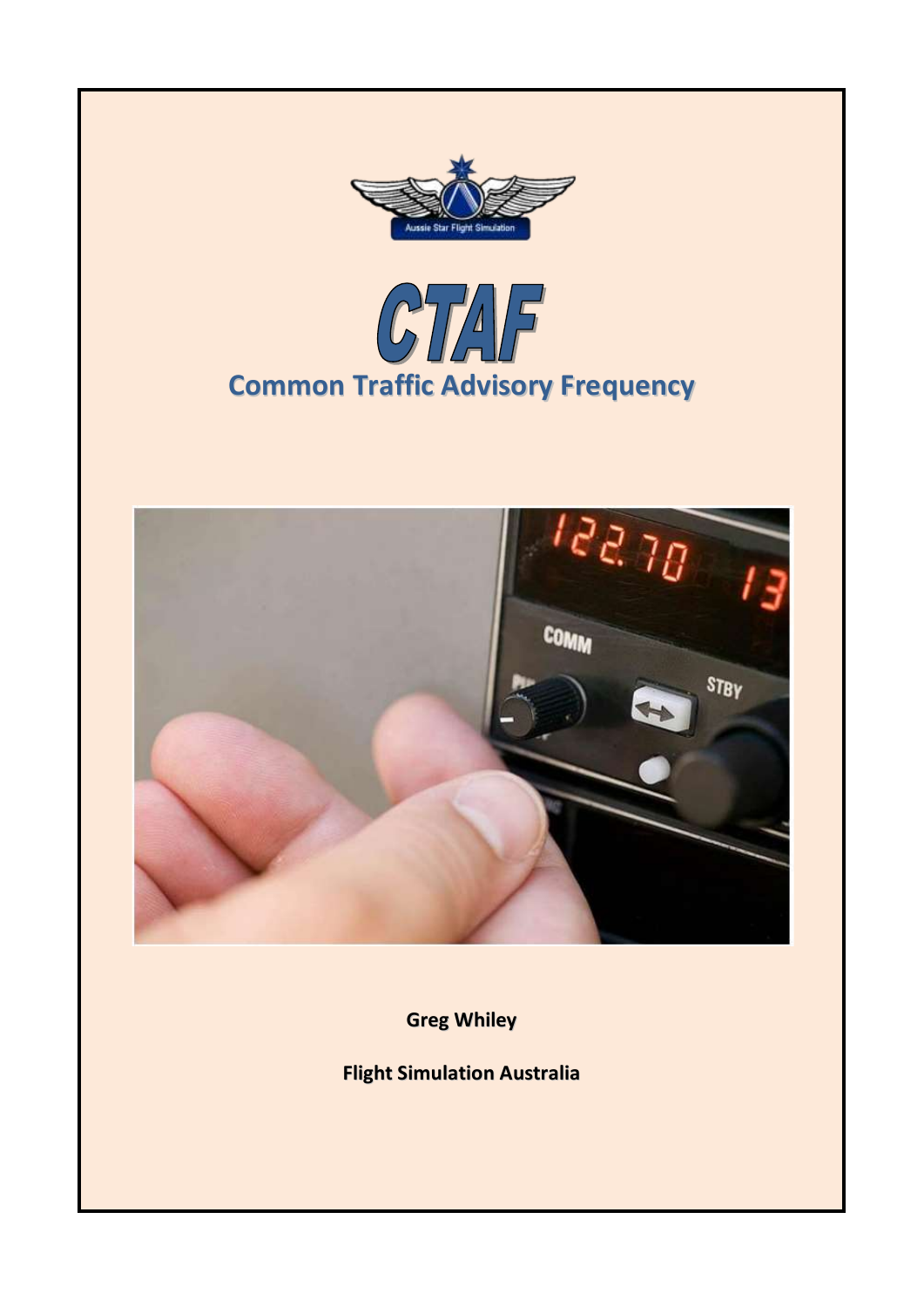## **INTENTIONALLY LEFT BLANK**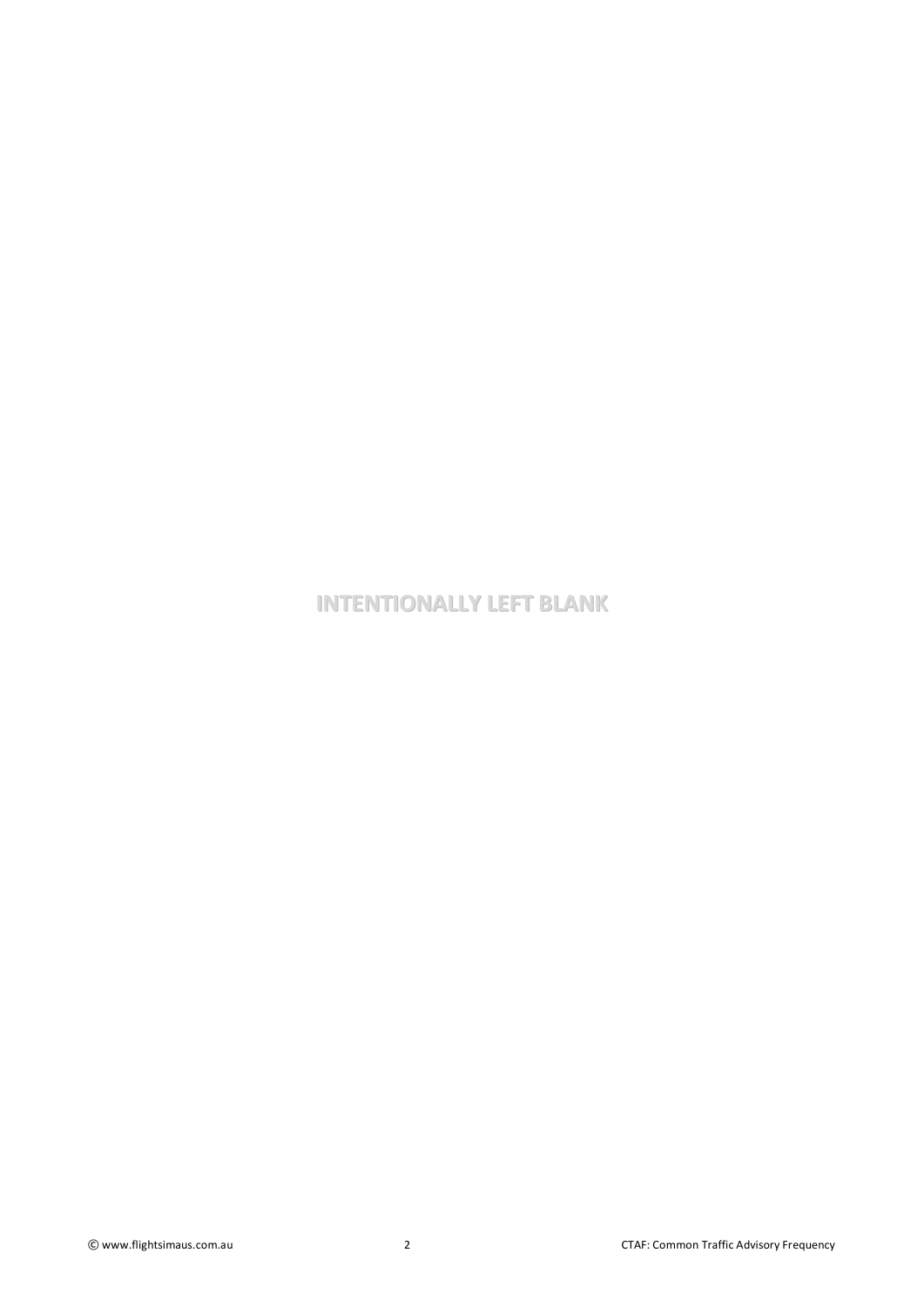## **What is CTAF?**

CTAF stands for **Common Traffic Advisory Frequency**. These frequencies enable pilots flying in uncontrolled airspace such as in the vicinity of an airfield with no operating control tower, to communicate their position and intentions to each other. This greatly aids situational awareness and helps facilitate safer operations. The CTAF frequencies are identified in appropriate aeronautical publications and on all visual flight rules (VFR) sectional maps. See Figure 1. In the absence of a specified CTAF frequency, use MULTICOM on 126.7.



Figure 1: Melbourne Visual Terminal Chart showing CTAF frequencies

## **When should CTAF be used?**

You should use a CTAF when operating within 10 nm and 5000 feet of an uncontrolled airfield, when either departing, arriving or overflying. The inbound call should be made approximately 10 minutes from the airport, but no later than 10 nm. For a turboprop aircraft this is typically 15 nm out, and 30 nm for a jet. When flying in multiplayer sessions where flight plans are provided and where CTAF frequencies are prescribed, the CTAF frequency should be used rather than the standard 118.75 frequency.

## **Prescribed CTAF broadcasts**

All CTAF broadcasts have much the same content presented in much the same sequence:

- The location
- Who you are calling
- Where you are
- What your intentions are
- The location repeated.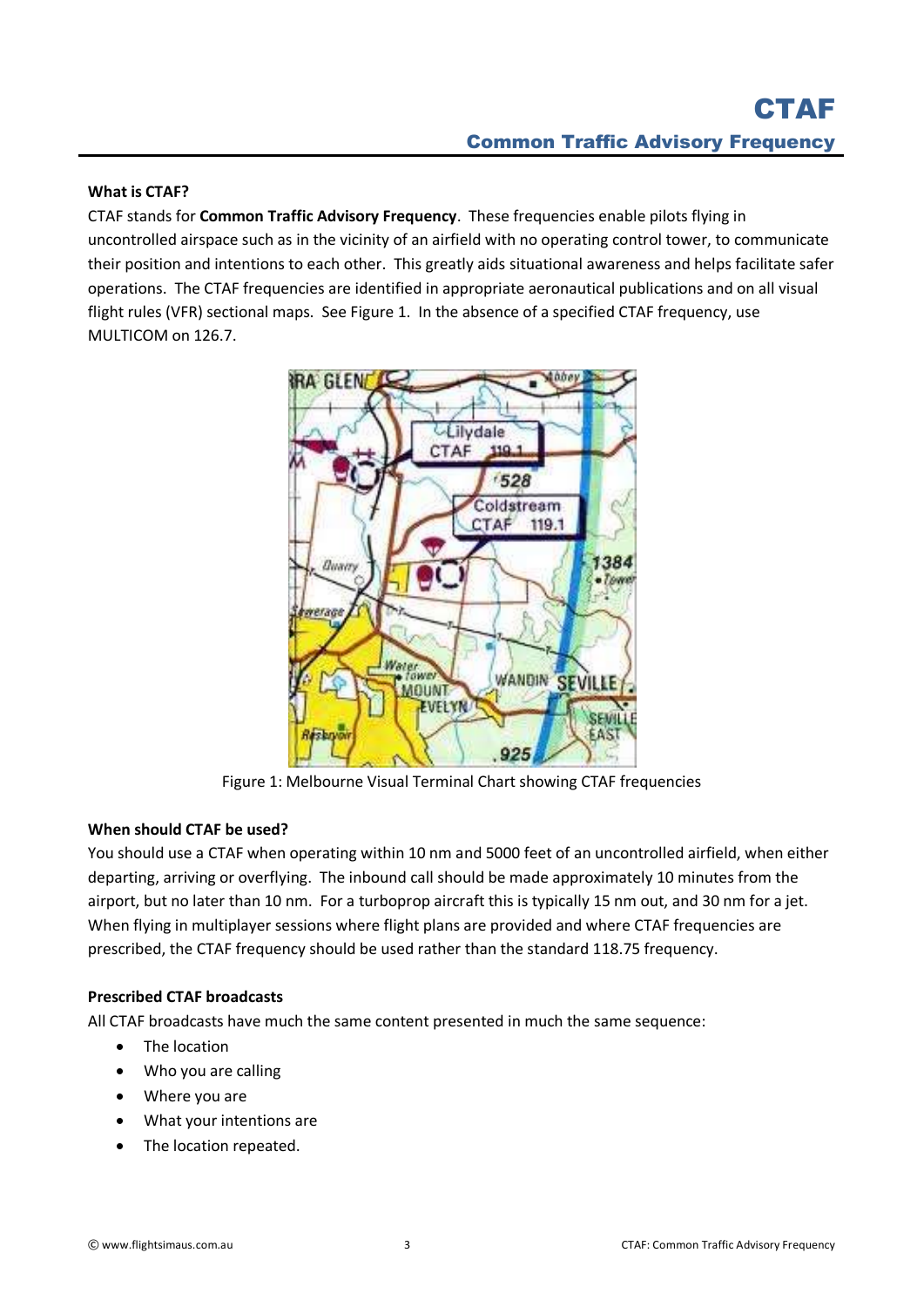In the following example broadcasts the location is Armadale and the aircraft call-sign is for a Cessna 182 with the Australian call-sign VH-ABC (Alpha Bravo Charlie).

| <b>Situation</b>             | <b>Broadcast</b>                                                                  |
|------------------------------|-----------------------------------------------------------------------------------|
| <b>Taxiing for departure</b> | Armidale traffic, Cessna 182 Alpha Bravo Charlie, taxiing runway 23 for           |
|                              | Bankstown, Armidale.                                                              |
| Taxiing for circuits         | Armidale traffic, Cessna 182 Alpha Bravo Charlie, taxiing runway 23 for circuits, |
|                              | Armidale.                                                                         |
| Entering a runway            | Armidale traffic, Cessna 182 Alpha Bravo Charlie, entering runway 23 for          |
|                              | Bankstown, Armidale.                                                              |
| Inbound to airport           | Armidale traffic, Cessna 182 Alpha Bravo Charlie, one two miles south east at     |
|                              | 3000, inbound runway 23, Armidale.                                                |
| Joining circuit pattern -    | Armidale traffic, Cessna 182 Alpha Bravo Charlie, joining downwind runway 23,     |
| downwind                     | Armidale.                                                                         |
| Joining circuit pattern -    | Armidale traffic, Cessna 182 Alpha Bravo Charlie, joining midfield crosswind      |
| Midfield crosswind           | runway 23, Armidale.                                                              |
| Turning base leg             | Armidale traffic, Cessna 182 Alpha Bravo Charlie, turning base runway 23,         |
|                              | Armidale.                                                                         |
| Approaching finals           | Armidale traffic, Cessna 182 Alpha Bravo Charlie, turning final runway 23,        |
|                              | Armidale.                                                                         |
| Clear of runway              | Armidale traffic, Cessna 182 Alpha Bravo Charlie, clear of runway 23, Armidale.   |
| Overflying the airfield      | Armidale traffic, Cessna 182 Alpha Bravo Charlie, one two miles south             |
| (transit call)               | maintaining three thousand five hundred, overflying to the north, Armidale.       |